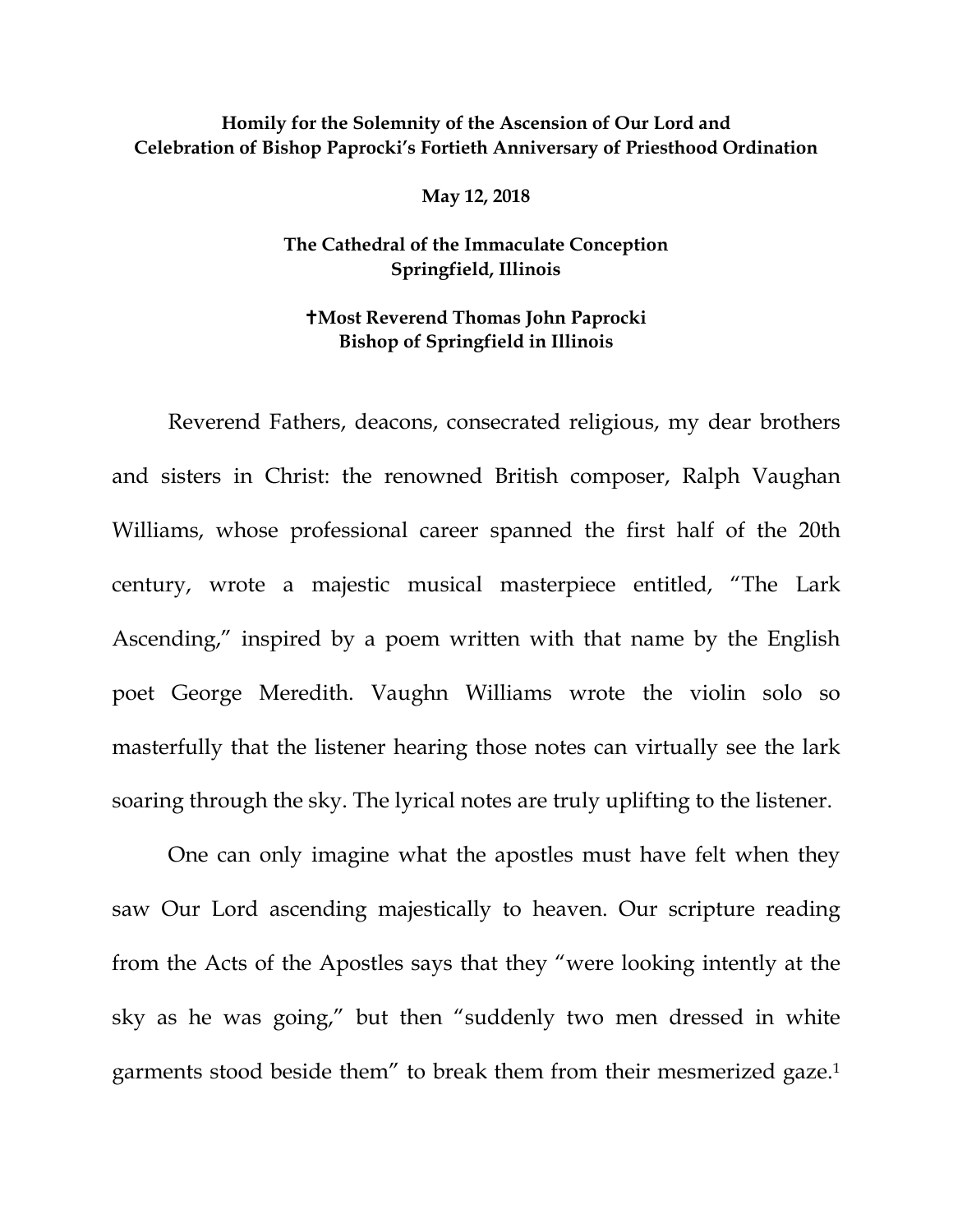The Gospel of Saint Mark tells that the disciples indeed "went forth and preached everywhere," fulfilling our Lord's farewell command to "go into the whole world and proclaim the gospel to every creature."[2](#page-4-1)

The Great Commission that Jesus gave to the disciples -- and their prompt response to carry out His wishes -- provides the prototype for our own lives of discipleship. Even here in church, we are not mere spectators watching a religious pageant unfold. We are sharers in the Body of Christ and at the end of Mass we are sent forth to glorify the Lord by our lives.

In today's Eucharist, I offer prayers of thanks to God for forty years of priesthood. This past Thursday, May 10, was the fortieth anniversary of my ordination as a priest, which I celebrated with my classmates at Mundelein Seminary, where we were ordained. My classmate, Father Robert Coleman, pointed out in his homily at our anniversary Mass that forty is a significant number in Judeo-Christian history.

In the Old Testament, when God destroyed the earth with water, He caused it to rain 40 days and 40 nights [\(Genesis 7:12\)](https://biblia.com/bible/esv/Gen%207.12). After Moses killed the Egyptian, he fled to Midian, where he spent 40 years in the desert tending flocks [\(Acts 7:30\)](https://biblia.com/bible/esv/Acts%207.30). Moses was on Mount Sinai for 40 days and 40 nights [\(Exodus 24:18\)](https://biblia.com/bible/esv/Exod%2024.18). Moses interceded on Israel's behalf for 40 days and

2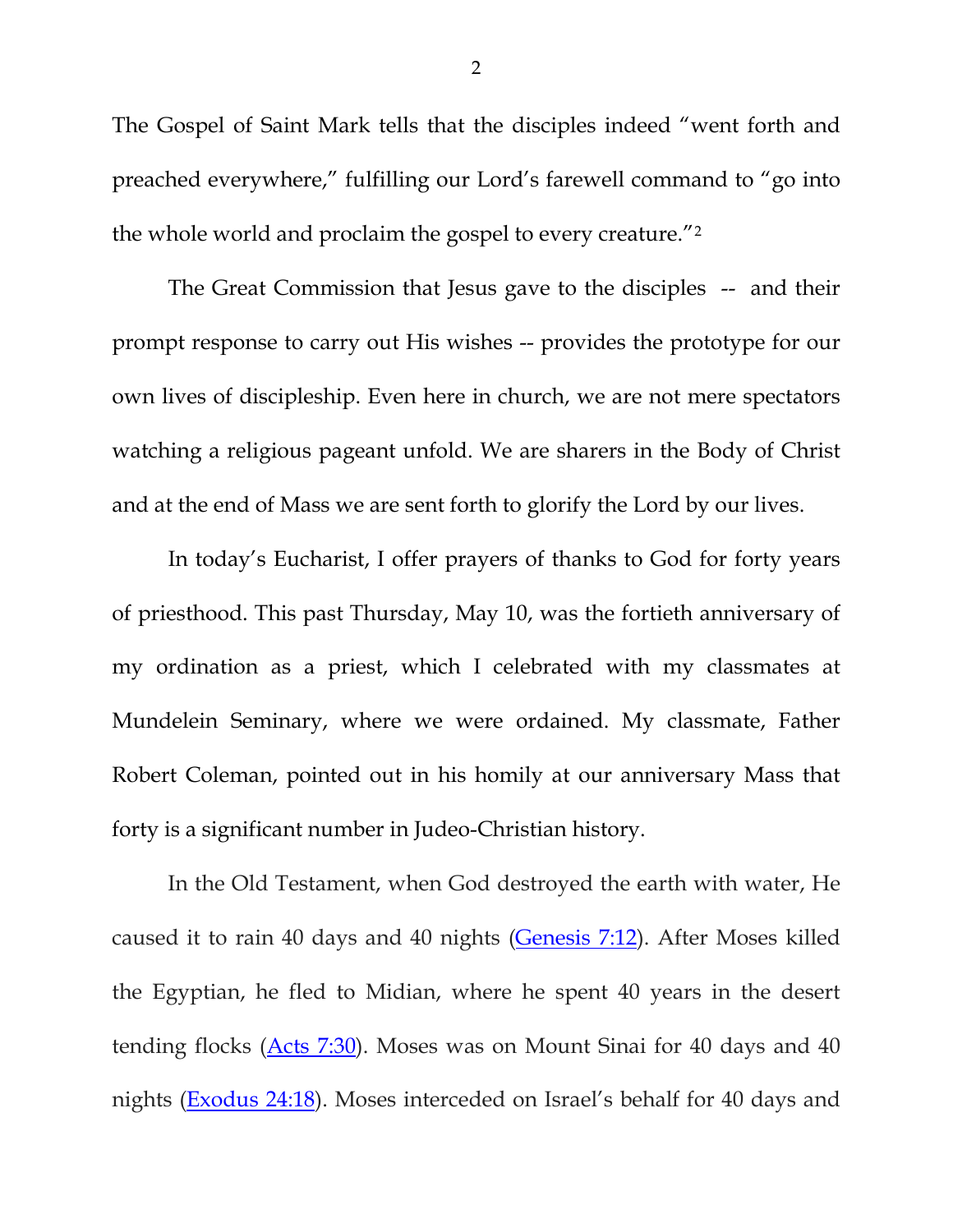40 nights [\(Deuteronomy 9:18,](https://biblia.com/bible/esv/Deut%209.18) [25\)](https://biblia.com/bible/esv/Deuteronomy%209.25). The Law specified a maximum number of lashes a man could receive for a crime, setting the limit at 40 [\(Deuteronomy 25:3\)](https://biblia.com/bible/esv/Deut%2025.3). The Israelite spies took 40 days to spy out Canaan [\(Numbers 13:25\)](https://biblia.com/bible/esv/Num%2013.25). The people of Israel spent forty days in the desert before entering the Promised Land. [\(Deuteronomy 8:2-5\)](https://biblia.com/bible/esv/Deut%208.2-5). Before Samson's deliverance, Israel served the Philistines for 40 years [\(Judges 13:1\)](https://biblia.com/bible/esv/Judg%2013.1). Goliath taunted Saul's army for 40 days before David arrived to slay him (1 Samuel [17:16\)](https://biblia.com/bible/esv/1%20Sam%2017.16). When Elijah fled from Jezebel, he traveled 40 days and 40 nights to Mt. Horeb [\(1 Kings 19:8\)](https://biblia.com/bible/esv/1%20Kings%2019.8).

The prophet Jonah powerfully warned ancient Nineveh, for forty days, that its destruction would come because of its many sins (Jonah 3:4). The prophet Ezekiel laid on His right side for 40 days to symbolize Judah's sins (Ezekiel 4:6).

In the New Testament, Jesus spent forty days in the desert fasting and praying before embarking on His public ministry (Matthew 4:2). Forty days also elapsed between Our Lord's resurrection and His Ascension into heaven (Acts 1:3), during which time He appeared to His apostles, ate with them, taught them the meaning of His resurrection, gave the keys of the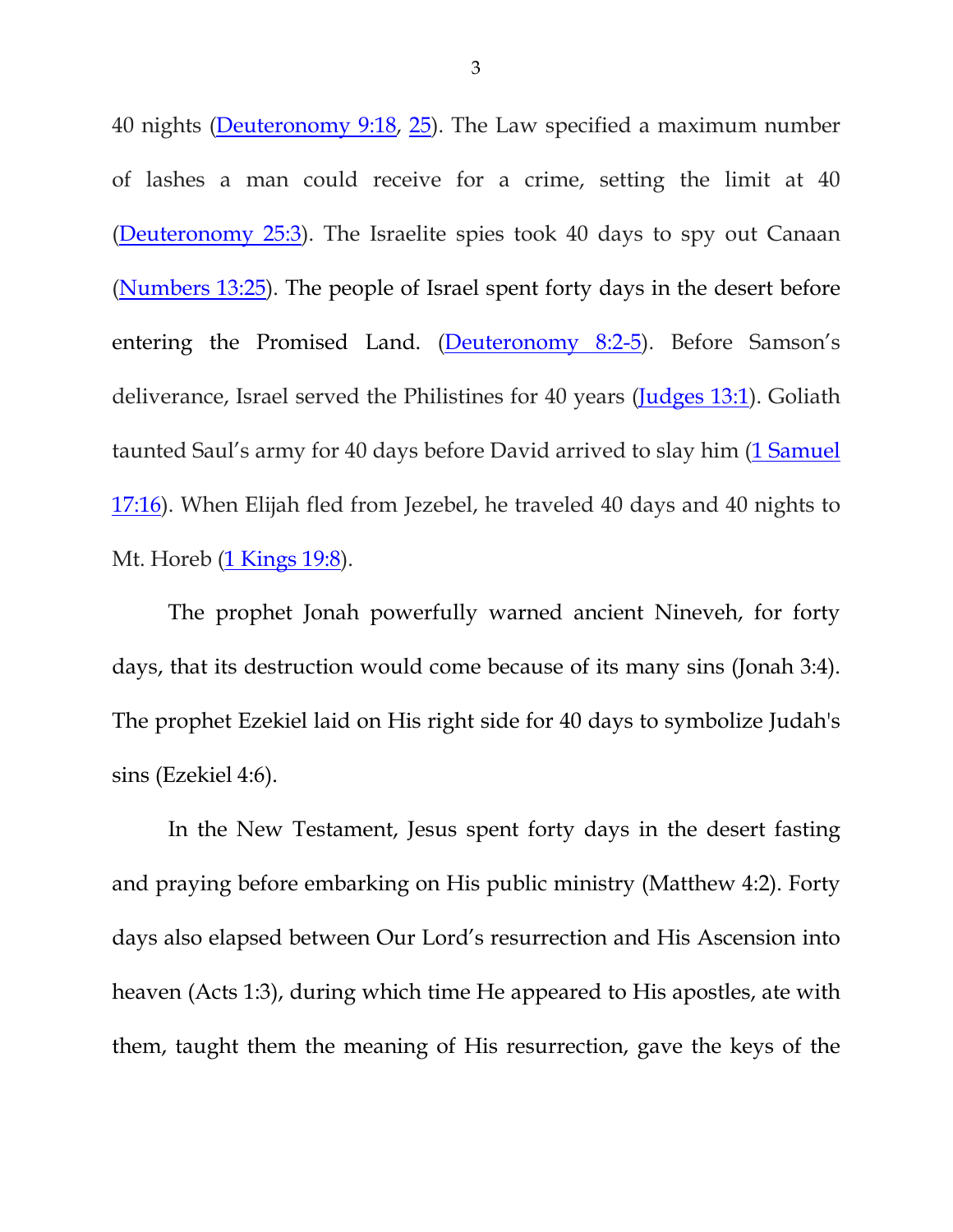Kingdom to Saint Peter and the apostles of the Church, and promised to send His Holy Spirit.

In fact, the number 40 is mentioned 146 times in Scripture. From these examples, we can see that the number 40 generally symbolizes a period of testing, trial or probation. So I hope that I can now safely say that after forty years of priesthood I have finally completed my probationary period! But I think I still have some ways to go before I can say that my journey is ended and I can enter the Promised Land!

I would also say that my journey in the faith and in the priesthood has been a sort of an ascension in itself, starting from the ground up as an altar server, entering high school seminary at the age of fourteen, and resulting in my ordination to the priesthood at the age of twenty-five. In all honesty, looking back now, I must say that there was much about the priesthood that I did not know or really understand. I am grateful for the people who have mentored me over these forty years and helped me to grow in my understanding of the ordained ministerial priesthood, which in many ways still remains a mystery that continues to unfold through the grace of God.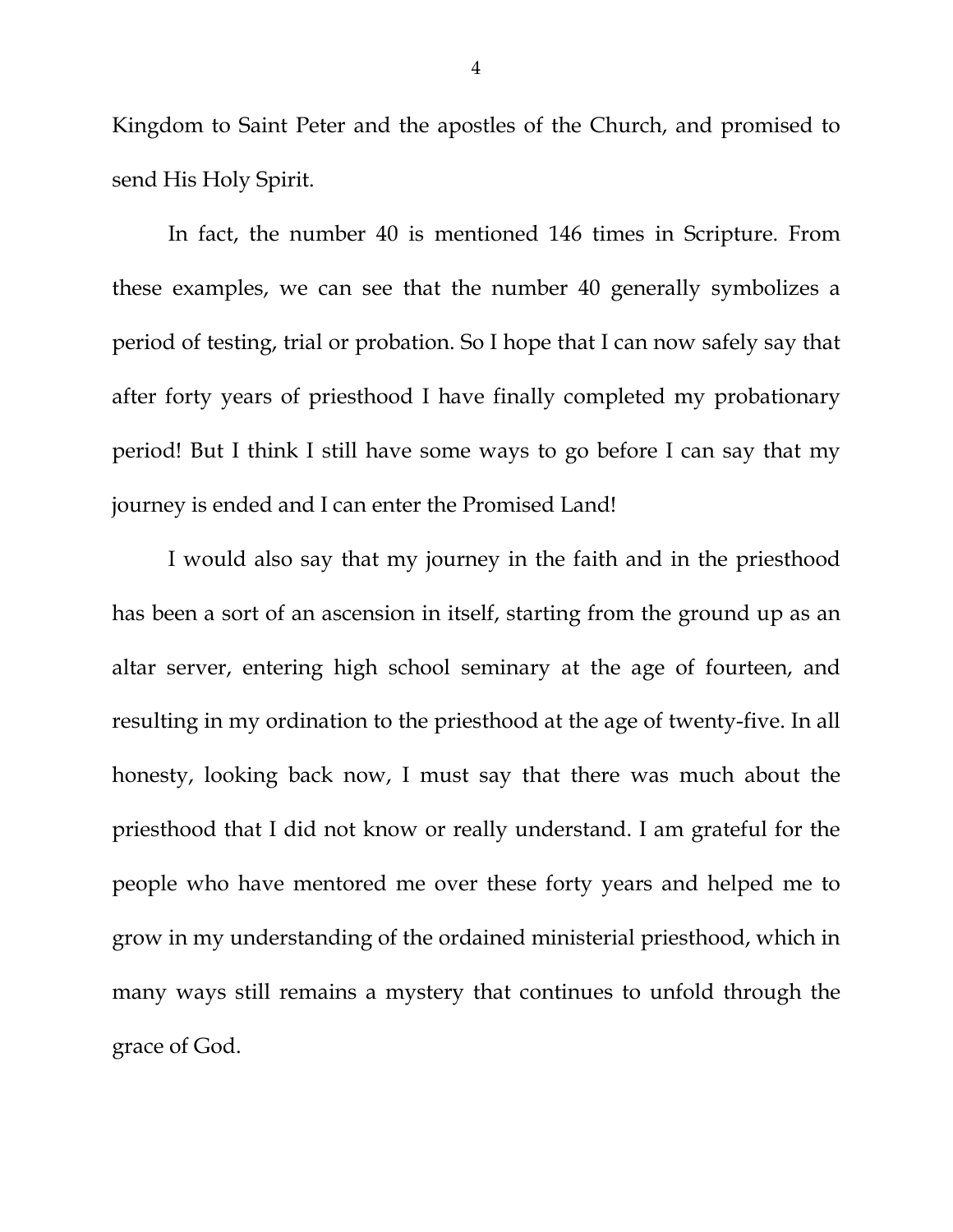I would call these people the pillars of my priesthood, starting with my parents, my first teachers in the faith. It is through them that I was introduced to a relationship with the Lord and His Church, which impressed me so strongly at a very early age that I wanted to be a priest for as long as I can remember. Of course, many priests were influential in this attraction to the priesthood, starting with the priest who instructed my mother in the faith when she was a teenager, Father Stanley Rokicinski, whom we affectionately called "Father Rocky." The Pastor of my home parish, St. Casimir Parish on the South Side of Chicago, was Monsignor Theodore Kaczoroski, a true gentleman who was a real model of the highly dedicated and dignified priest. Throughout my twelve years in the seminary from high school through college and theology, there were countless priests who were not only outstanding role models but who became close friends in the presbyterate, such as Monsignor John Canary, who taught me both at Niles College Seminary and at Mundelein Seminary, and with whom I continue to go on vacation every Winter.

<span id="page-4-1"></span><span id="page-4-0"></span>As a deacon at St. Catherine Labouré Parish in Glenview, Illinois, my Pastor was Father William Buckley, and the Pastor of my first assignment as a priest at St. Michael Church in the blue-collar steel mill community of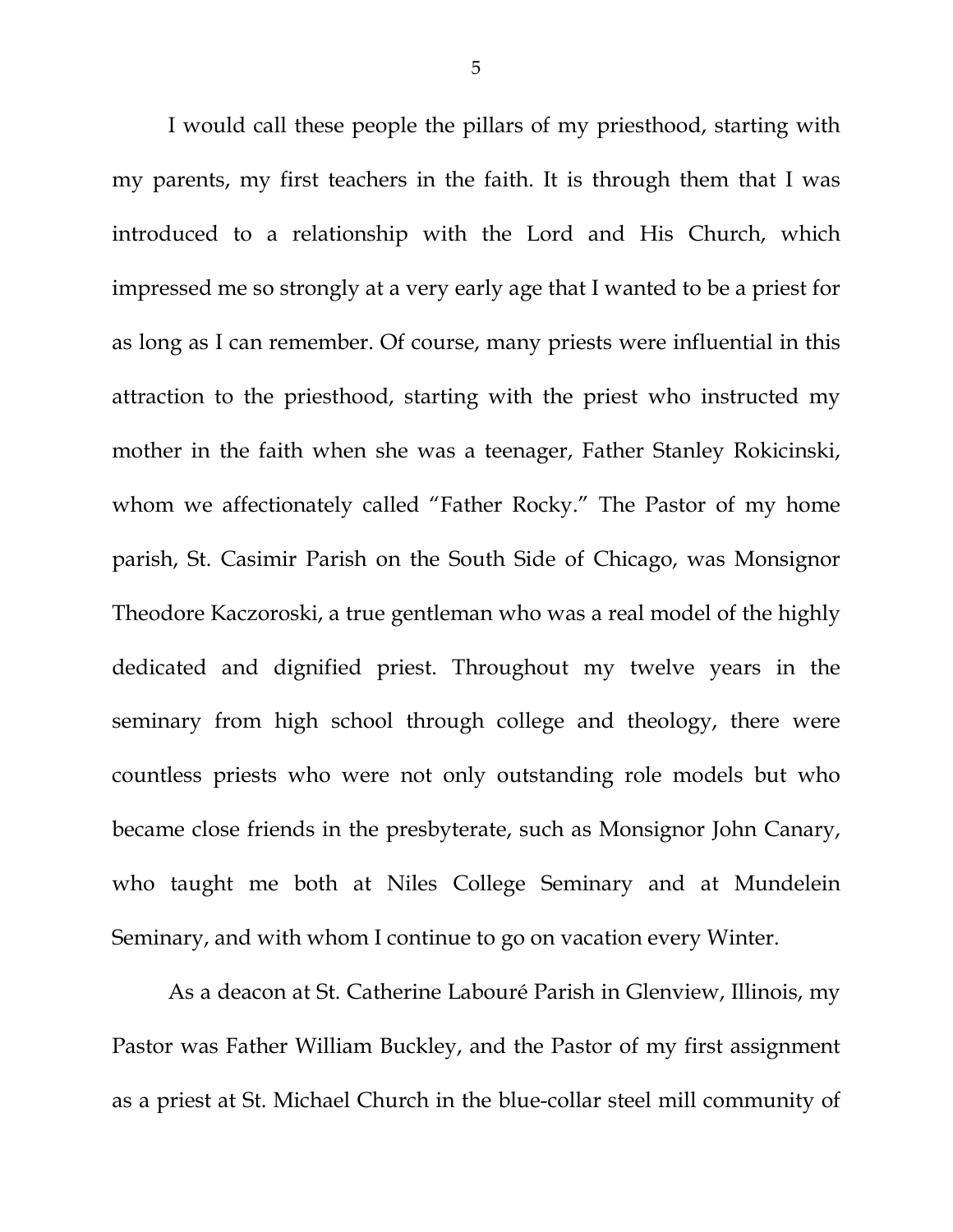South Chicago was Father Joseph Nowak. They were good priests whom I appreciate more now looking back than I did when I they were living.

There were three Archbishops of Chicago who were very significant in shaping my priesthood. Cardinal John Patrick Cody was the Archbishop throughout my years in the seminary, ordained me as a deacon and as a priest, and under whom I served for the first four years of my priesthood until his death in 1982. Cardinal Joseph Bernardin gave his blessing to my work of providing legal services for the poor through the Chicago Legal Clinic, but then sent me to Rome to study canon law and, after I returned from my studies, named me Chancellor of the Archdiocese of Chicago when I was 39 years old. After his death in 1996, I continued as Chancellor under Cardinal Francis George until the end of my term in 2000, then I served as Pastor of St. Constance Parish near O'Hare Airport until I was named as Auxiliary Bishop to Cardinal George in 2003 by Pope John Paul II. Much of what I learned about how to serve as a bishop comes from the example I learned from working closely with these two eminent churchmen, Cardinal Bernardin and Cardinal George.

Three Popes were also very significant in helping to form me into the person and the bishop that I am today. Pope Paul VI was our Holy Father

6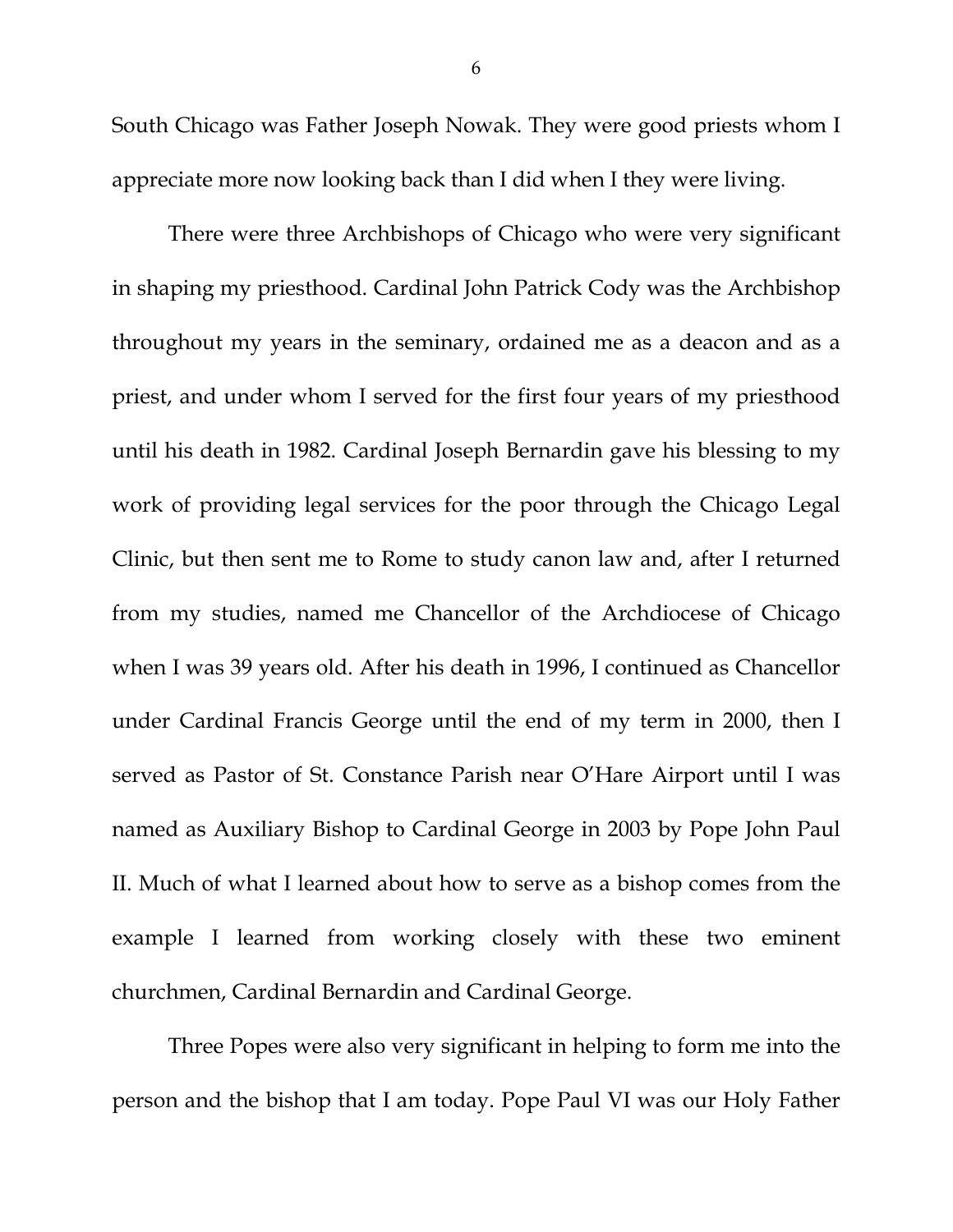throughout my years as a seminarian, but died three months after I was ordained a priest. After the brief reign of Pope John Paul I, it was Pope Saint John Paul II who would be my Holy Father for the next twenty-seven years and who named me bishop. It is quite an honor to have been named a bishop by a canonized saint! Of course, it was Pope Benedict XVI who named me to be your bishop here in Springfield in 2010.

I was blessed to have met two people in my lifetime who are now canonized saints. In addition to Pope Saint John Paul the Great, I was privileged to meet Saint Mother Theresa of Calcutta when I celebrated Mass for the Missionaries of Charity at their convent in Rome. After Mass, she came to the sacristy to thank me for celebrating Mass. That was before cell-phone cameras, so unfortunately I do not have a selfie with Saint Mother Theresa!

Other Saints who have been influential in my spirituality are my patron saints, Thomas More and John Fisher. The saint whose name I chose for my Confirmation name was Saint Joseph. Saint Francis de Sales has a special place in my heart not only because my reading of his *Introduction to the Devout Life* deeply influenced my own spirituality, but also because my appointment as Auxiliary Bishop of Chicago was announced on his feast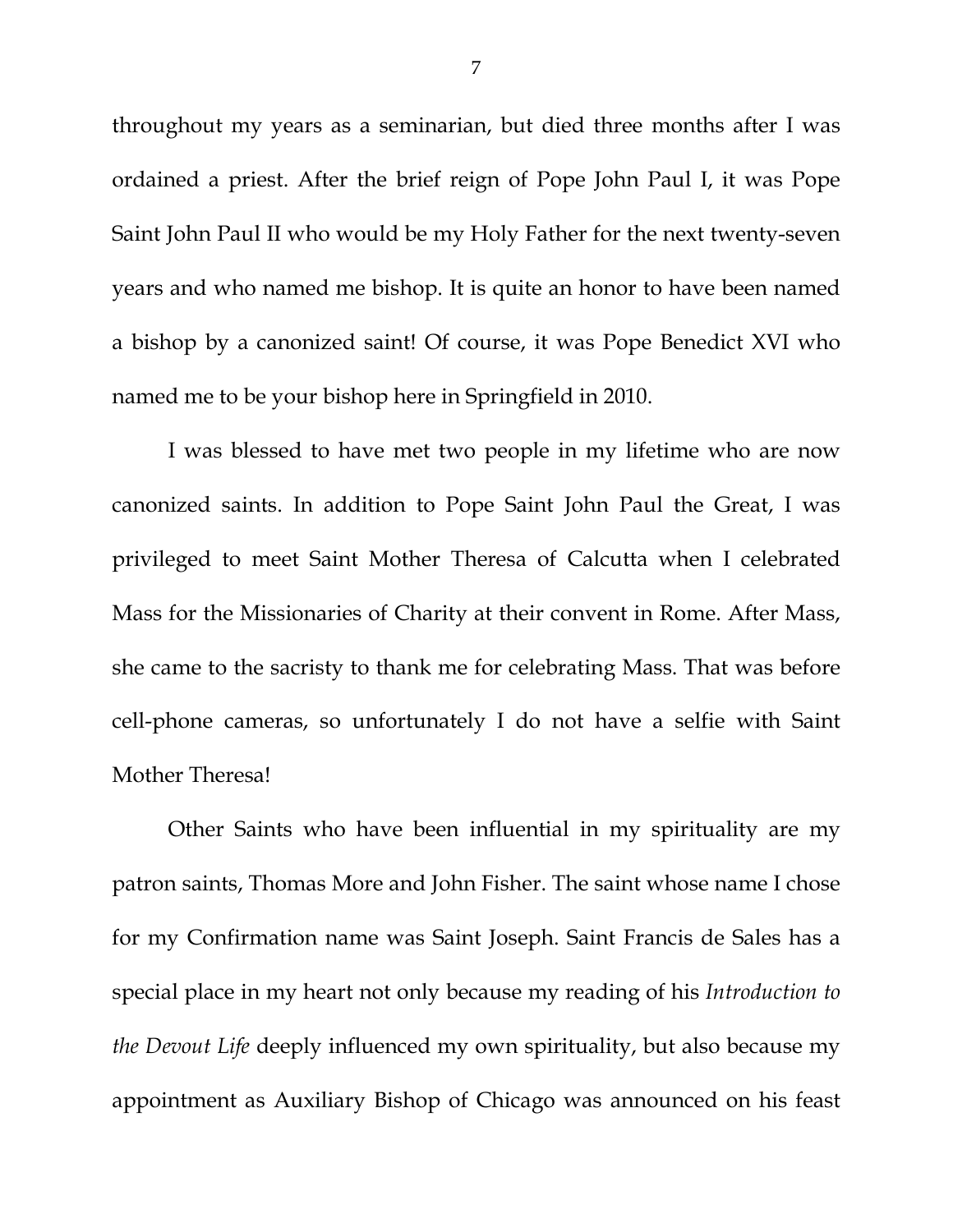day, January 24, 2003. Like St. Francis de Sales, St. Josemaría Escrivá more recently has also been a major proponent of the holiness of all the faithful.

Now, I serve in this diocese and at this Cathedral dedicated to Our Blessed Mother under the title of the Immaculate Conception. As the model Christian, it is Our Lady who ultimately leads us to her Son.

Which brings me to my final point: while it is a great privilege to serve as your bishop, I must admit that I am hoping for something more. My upward ascendancy is not finished. But please don't get me wrong! I have no desire to be an Archbishop, a Cardinal or the Pope. My great ambition is to be a saint! I also do not necessarily mean an officially canonized saint, but simply a saint in the sense of spending eternal life with Our Lord in heaven. Please pray for me to reach this heavenly goal, as I pray for you to reach these transcendent heights with our Risen and Ascended Lord!

I wish close as I started: with reference to Ralph Vaugh Williams. At our priesthood ordination at Mundelein Seminary on May 10, 1978, my 28 classmates and I sang this song by Ralph Vaughn Williams as a Communion Meditation in the Sanctuary of the Main Chapel:

8